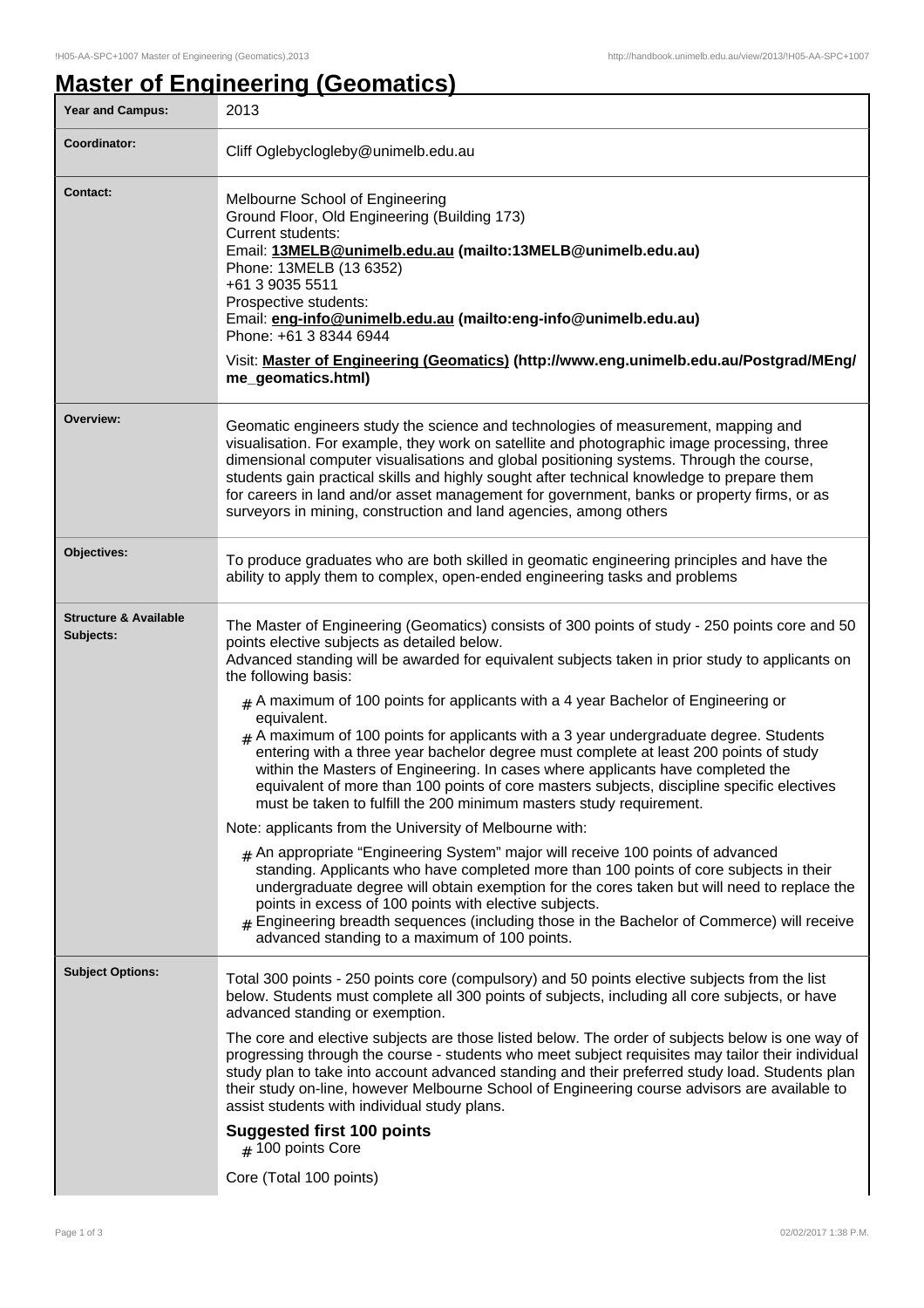| <b>Subject</b>                             | <b>Study Period Commencement:</b> | <b>Credit</b><br>Points: |
|--------------------------------------------|-----------------------------------|--------------------------|
| <b>ENGR90021 Engineering Communication</b> | Not offered 2013                  | 12.50                    |
| <b>COMP20005 Engineering Computation</b>   | Semester 1                        | 12.50                    |
| CVEN30008 Risk Analysis                    | Not offered 2013                  | 12.50                    |
| GEOM20013 Applications of GIS              | Not offered 2013                  | 12.50                    |
| GEOM30009 Imaging the Environment          | Not offered 2013                  | 12.50                    |
| GEOM20015 Surveying and Mapping            | Not offered 2013                  | 12.50                    |
| GEOM30012 Integrated Spatial Systems       | Semester 2                        | 12.50                    |
| GEOM30013 Land Administration Systems      | Not offered 2013                  | 12.50                    |

### **Suggested second 100 points**

# 75 points Core

- $_{\rm \#}$  12.5 pts from Geomatics Selectives listed below
- $_{{\rm \#}}$  12.5 pts from either Geomatics Selectives or Engineering Electives listed below

#### Core (Total 75 points)

| <b>Subject</b>                                           | <b>Study Period Commencement:</b> | <b>Credit</b><br>Points: |
|----------------------------------------------------------|-----------------------------------|--------------------------|
| GEOM90039 Advanced Surveying and Mapping                 | Not offered 2013                  | 12.50                    |
| ABPL90041 Property Law (PG)                              | Not offered 2013                  | 12.50                    |
| <b>ENGM90010 Management of Technological Enterprises</b> | Semester 1                        | 12.50                    |
| GEOM90040 Geomatics Problem Solving and Analysis         | Not offered 2013                  | 12.50                    |
| GEOM90033 Satellite Positioning Systems                  | Not offered 2013                  | 12.50                    |
| GEOM90041 Cadastral Surveying                            | Not offered 2013                  | 12.50                    |

## **Suggested third 100 points**

# 50 points Core

- $_{\rm \#}$  25 points from the Research Component (core) listed below
- $_{\rm \#}$  12.5 pts from Geomatics Selectives listed below
- $*$  12.5 pts from either Geomatics Selectives or Engineering Electives listed below

Core (50 points Core as listed + 25 points Research Component: Total 75 points)

| <b>Subject</b>                                      | <b>Study Period Commencement:</b> | <b>Credit</b><br>Points: |
|-----------------------------------------------------|-----------------------------------|--------------------------|
| <b>GEOM90035 Residential Land Development</b>       | Not offered 2013                  | 12.50                    |
| GEOM90038 Advanced Imaging                          | Not offered 2013                  | 12.50                    |
| GEOM90015 Spatial Data Infrastructure               | Not offered 2013                  | 12.50                    |
| <b>CVEN90045 Engineering Project Implementation</b> | Not offered 2013                  | 12.50                    |

## **Research Component**

25 Points

Students must choose only ONE of the subjects listed below:

Note: CVEN90022 IE Research Project 1 is of year-long duration, students may commence in either semester 1 or semester 2 and continue in the consecutive semester. CVEN90047 IE Research Project 2 is completed over one semester only.